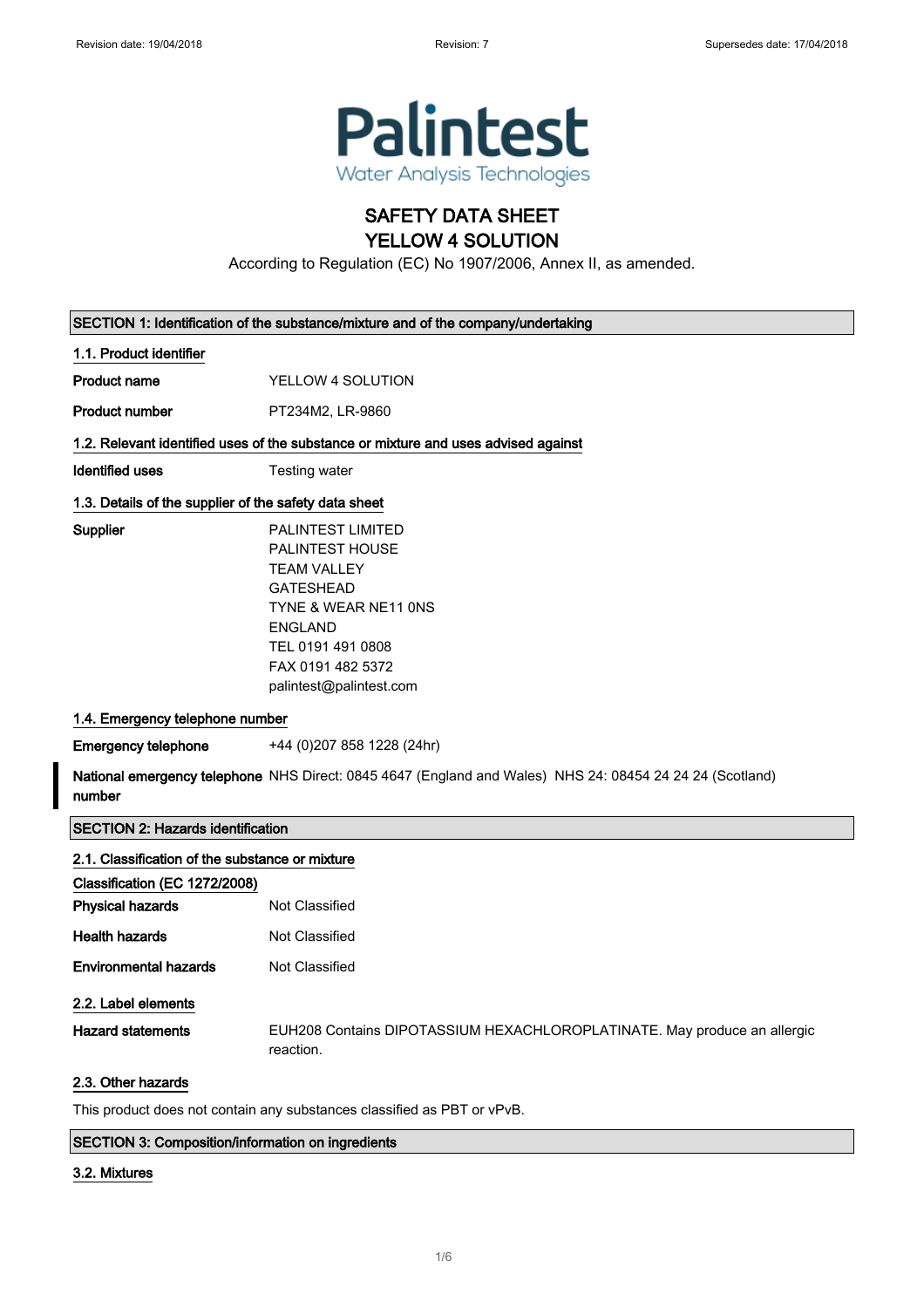| <b>HYDROCHLORIC ACID %</b>                                                                                |                                                                                    | 3.1%                                                                                                                                                                                        |
|-----------------------------------------------------------------------------------------------------------|------------------------------------------------------------------------------------|---------------------------------------------------------------------------------------------------------------------------------------------------------------------------------------------|
| CAS number: 7647-01-0                                                                                     | EC number: 231-595-7                                                               | REACH registration number: 01-<br>2119484862-27-XXXX                                                                                                                                        |
| Classification<br>Skin Corr. 1B - H314<br>Eye Dam. 1 - H318<br><b>STOT SE 3 - H335</b>                    |                                                                                    |                                                                                                                                                                                             |
| 1%<br>DIPOTASSIUM HEXACHLOROPLATINATE                                                                     |                                                                                    |                                                                                                                                                                                             |
| CAS number: 16921-30-5                                                                                    | EC number: 240-979-3                                                               |                                                                                                                                                                                             |
| Classification<br>Acute Tox. 3 - H301<br>Eye Dam. 1 - H318<br>Resp. Sens. 1 - H334<br>Skin Sens. 1 - H317 |                                                                                    |                                                                                                                                                                                             |
|                                                                                                           | The Full Text for all R-Phrases and Hazard Statements are Displayed in Section 16. |                                                                                                                                                                                             |
| <b>Composition comments</b>                                                                               | The data shown are in accordance with the latest EC Directives.                    |                                                                                                                                                                                             |
| <b>SECTION 4: First aid measures</b>                                                                      |                                                                                    |                                                                                                                                                                                             |
| 4.1. Description of first aid measures                                                                    |                                                                                    |                                                                                                                                                                                             |
| <b>General information</b>                                                                                | When handled correctly, undamaged units represent no danger.                       |                                                                                                                                                                                             |
| Inhalation                                                                                                | attention if any discomfort continues.                                             | Unlikely route of exposure as the product does not contain volatile substances. Get medical                                                                                                 |
| Ingestion                                                                                                 | to the medical personnel.                                                          | Rinse mouth thoroughly with water. Give plenty of water to drink. Keep affected person under<br>observation. Get medical attention if any discomfort continues. Show this Safety Data Sheet |
| Skin contact                                                                                              |                                                                                    | Wash skin thoroughly with soap and water. Get medical attention if any discomfort continues.                                                                                                |
| Eye contact                                                                                               | discomfort continues.                                                              | Rinse with water. Continue to rinse for at least 15 minutes. Get medical attention if any                                                                                                   |
| 4.2. Most important symptoms and effects, both acute and delayed                                          |                                                                                    |                                                                                                                                                                                             |
| Inhalation                                                                                                | No specific symptoms known.                                                        |                                                                                                                                                                                             |
| Ingestion                                                                                                 | No specific symptoms known.                                                        |                                                                                                                                                                                             |

Skin contact No specific symptoms known. Eye contact No specific symptoms known.

## 4.3. Indication of any immediate medical attention and special treatment needed

Notes for the doctor No specific recommendations.

# SECTION 5: Firefighting measures

# 5.1. Extinguishing media

Suitable extinguishing media Use fire-extinguishing media suitable for the surrounding fire.

## 5.2. Special hazards arising from the substance or mixture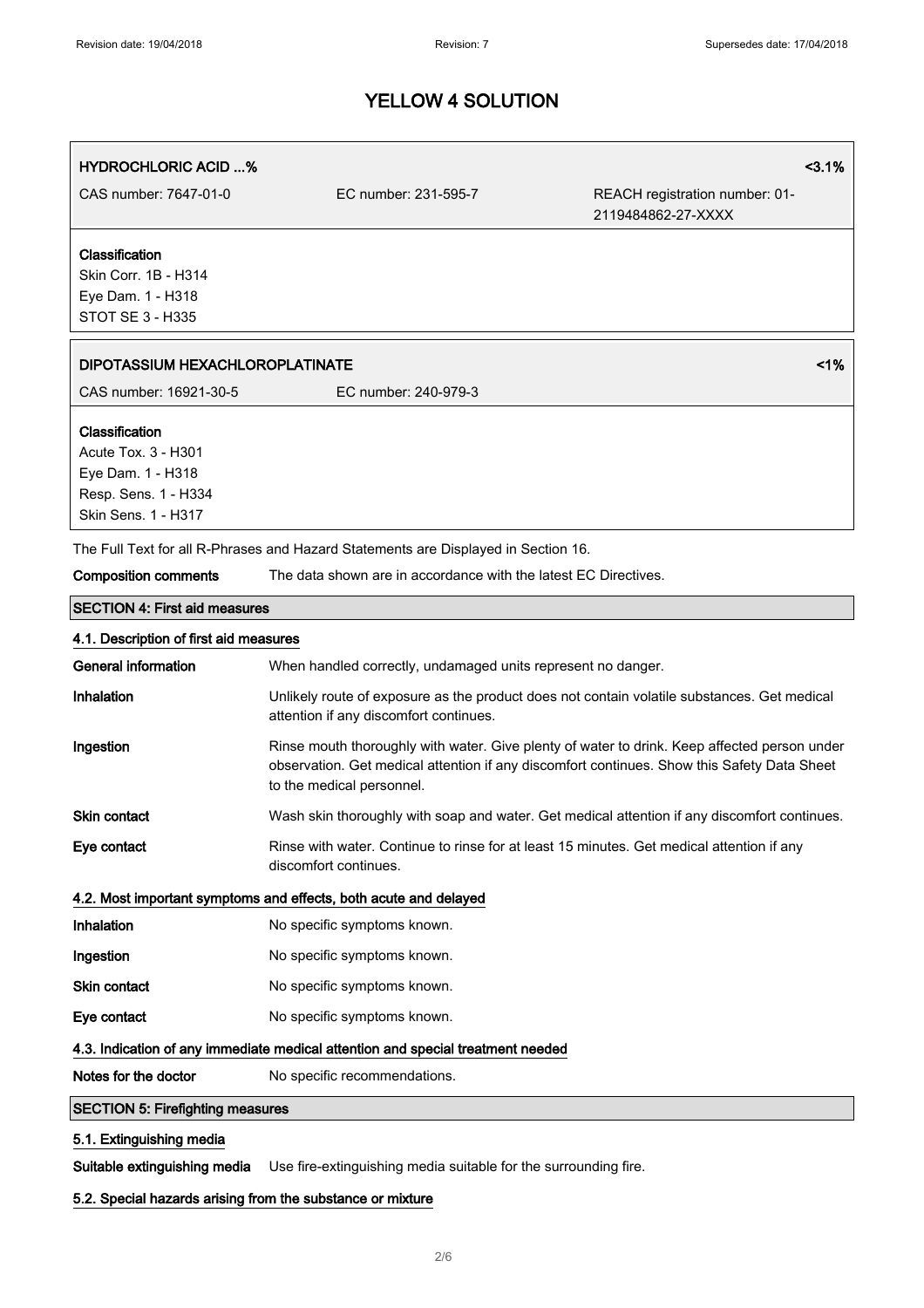| <b>Hazardous combustion</b><br>products                                                                                                                                                                                    | No known hazardous decomposition products.                                                                                                                      |  |  |
|----------------------------------------------------------------------------------------------------------------------------------------------------------------------------------------------------------------------------|-----------------------------------------------------------------------------------------------------------------------------------------------------------------|--|--|
| 5.3. Advice for firefighters                                                                                                                                                                                               |                                                                                                                                                                 |  |  |
| Protective actions during<br>firefighting                                                                                                                                                                                  | No specific firefighting precautions known.                                                                                                                     |  |  |
| <b>SECTION 6: Accidental release measures</b>                                                                                                                                                                              |                                                                                                                                                                 |  |  |
|                                                                                                                                                                                                                            | 6.1. Personal precautions, protective equipment and emergency procedures                                                                                        |  |  |
| <b>Personal precautions</b>                                                                                                                                                                                                | Wear protective clothing as described in Section 8 of this safety data sheet.                                                                                   |  |  |
| 6.2. Environmental precautions                                                                                                                                                                                             |                                                                                                                                                                 |  |  |
| <b>Environmental precautions</b>                                                                                                                                                                                           | Not considered to be a significant hazard due to the small quantities used. However, large or<br>frequent spills may have hazardous effects on the environment. |  |  |
| 6.3. Methods and material for containment and cleaning up                                                                                                                                                                  |                                                                                                                                                                 |  |  |
| Methods for cleaning up                                                                                                                                                                                                    | No specific clean-up procedure recommended.                                                                                                                     |  |  |
|                                                                                                                                                                                                                            | 6.4. Reference to other sections                                                                                                                                |  |  |
| Reference to other sections                                                                                                                                                                                                | Wear protective clothing as described in Section 8 of this safety data sheet.                                                                                   |  |  |
| <b>SECTION 7: Handling and storage</b>                                                                                                                                                                                     |                                                                                                                                                                 |  |  |
| 7.1. Precautions for safe handling                                                                                                                                                                                         |                                                                                                                                                                 |  |  |
| <b>Usage precautions</b>                                                                                                                                                                                                   | Good personal hygiene procedures should be implemented. When handled correctly,<br>undamaged units represent no danger.                                         |  |  |
|                                                                                                                                                                                                                            | 7.2. Conditions for safe storage, including any incompatibilities                                                                                               |  |  |
| <b>Storage precautions</b>                                                                                                                                                                                                 | Store in tightly-closed, original container in a dry and cool place. Keep separate from food,<br>feedstuffs, fertilisers and other sensitive material.          |  |  |
| 7.3. Specific end use(s)                                                                                                                                                                                                   |                                                                                                                                                                 |  |  |
| Specific end use(s)                                                                                                                                                                                                        | The identified uses for this product are detailed in Section 1.2.                                                                                               |  |  |
| <b>SECTION 8: Exposure Controls/personal protection</b>                                                                                                                                                                    |                                                                                                                                                                 |  |  |
| 8.1. Control parameters<br>Occupational exposure limits<br><b>HYDROCHLORIC ACID %</b>                                                                                                                                      |                                                                                                                                                                 |  |  |
| Long-term exposure limit (8-hour TWA): WEL 1 ppm 2 mg/m <sup>3</sup> gas and aerosol mists<br>Short-term exposure limit (15-minute): WEL 5 ppm 8 mg/m <sup>3</sup> gas and aerosol mists<br>WEL = Workplace Exposure Limit |                                                                                                                                                                 |  |  |
| 8.2. Exposure controls                                                                                                                                                                                                     |                                                                                                                                                                 |  |  |



Eye/face protection Eyewear complying with an approved standard should be worn if a risk assessment indicates eye contact is possible. The following protection should be worn: Chemical splash goggles.

Hand protection No specific hand protection recommended. Chemical-resistant, impervious gloves complying with an approved standard should be worn if a risk assessment indicates skin contact is possible. It is recommended that gloves are made of the following material: Nitrile rubber.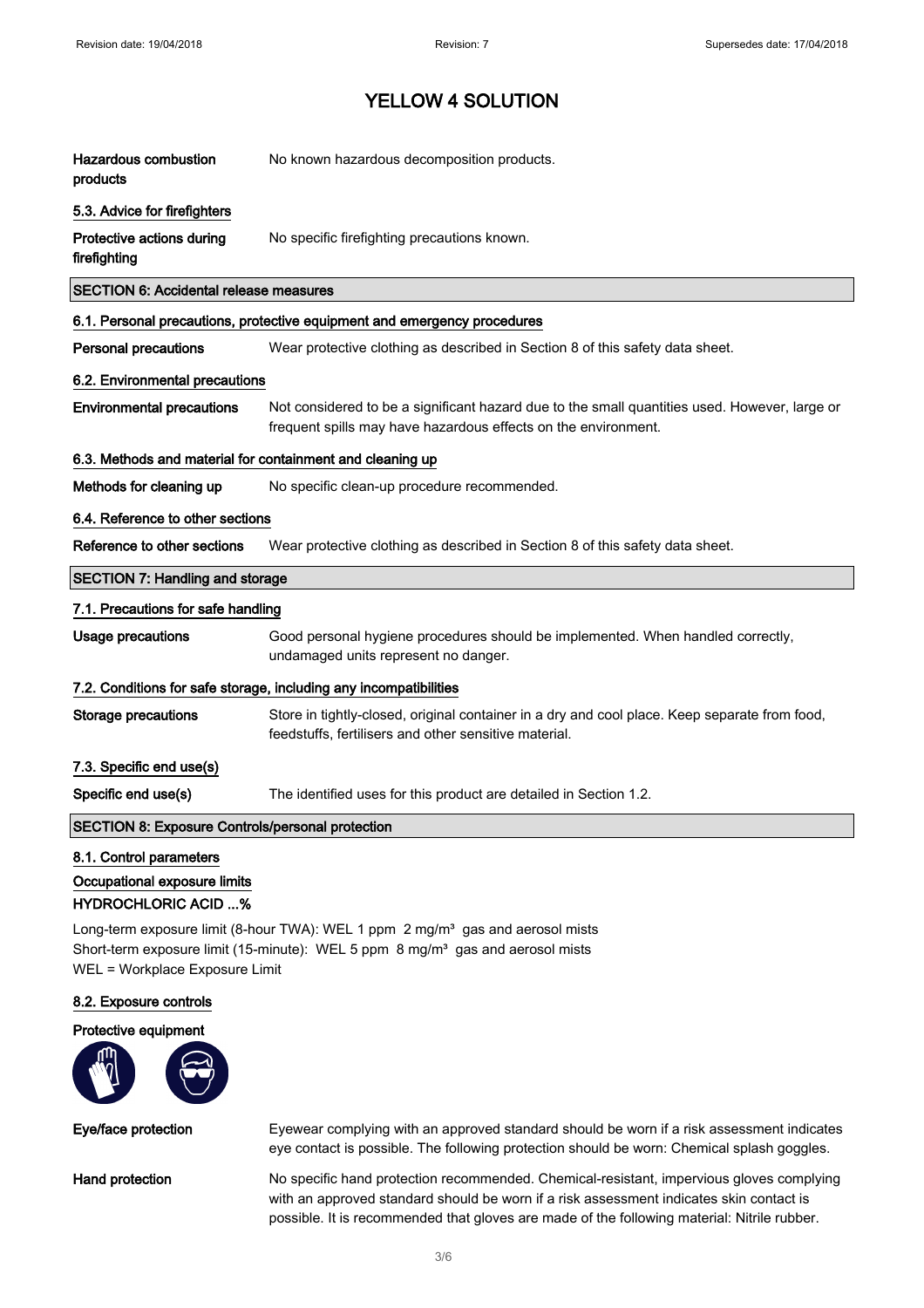| Hygiene measures                                           | No specific hygiene procedures recommended but good personal hygiene practices should<br>always be observed when working with chemical products.                |
|------------------------------------------------------------|-----------------------------------------------------------------------------------------------------------------------------------------------------------------|
| <b>Respiratory protection</b>                              | No specific recommendations. Respiratory protection may be required if excessive airborne<br>contamination occurs.                                              |
| <b>SECTION 9: Physical and Chemical Properties</b>         |                                                                                                                                                                 |
| 9.1. Information on basic physical and chemical properties |                                                                                                                                                                 |
| Appearance                                                 | Clear liquid.                                                                                                                                                   |
| Colour                                                     | Yellow.                                                                                                                                                         |
| 9.2. Other information                                     |                                                                                                                                                                 |
| Other information                                          | Not known.                                                                                                                                                      |
| <b>SECTION 10: Stability and reactivity</b>                |                                                                                                                                                                 |
| 10.1. Reactivity                                           |                                                                                                                                                                 |
| Reactivity                                                 | There are no known reactivity hazards associated with this product.                                                                                             |
| 10.2. Chemical stability                                   |                                                                                                                                                                 |
| <b>Stability</b>                                           | Stable under the prescribed storage conditions.                                                                                                                 |
| 10.3. Possibility of hazardous reactions                   |                                                                                                                                                                 |
| Possibility of hazardous<br>reactions                      | Not known.                                                                                                                                                      |
| 10.4. Conditions to avoid                                  |                                                                                                                                                                 |
| <b>Conditions to avoid</b>                                 | There are no known conditions that are likely to result in a hazardous situation.                                                                               |
| 10.5. Incompatible materials                               |                                                                                                                                                                 |
| Materials to avoid                                         | No specific material or group of materials is likely to react with the product to produce a<br>hazardous situation.                                             |
| 10.6. Hazardous decomposition products                     |                                                                                                                                                                 |
| Hazardous decomposition<br>products                        | No known hazardous decomposition products.                                                                                                                      |
| <b>SECTION 11: Toxicological information</b>               |                                                                                                                                                                 |
| 11.1. Information on toxicological effects                 |                                                                                                                                                                 |
| <b>Toxicological effects</b>                               | No information available.                                                                                                                                       |
| Acute toxicity - oral                                      |                                                                                                                                                                 |
| ATE oral (mg/kg)                                           | 14,492.75362319                                                                                                                                                 |
| <b>SECTION 12: Ecological Information</b>                  |                                                                                                                                                                 |
| Ecotoxicity                                                | Not considered to be a significant hazard due to the small quantities used. However, large or<br>frequent spills may have hazardous effects on the environment. |
| 12.1. Toxicity                                             |                                                                                                                                                                 |
| <b>Toxicity</b>                                            | No information available.                                                                                                                                       |
| 12.2. Persistence and degradability                        |                                                                                                                                                                 |
|                                                            | Persistence and degradability There are no data on the degradability of this product.                                                                           |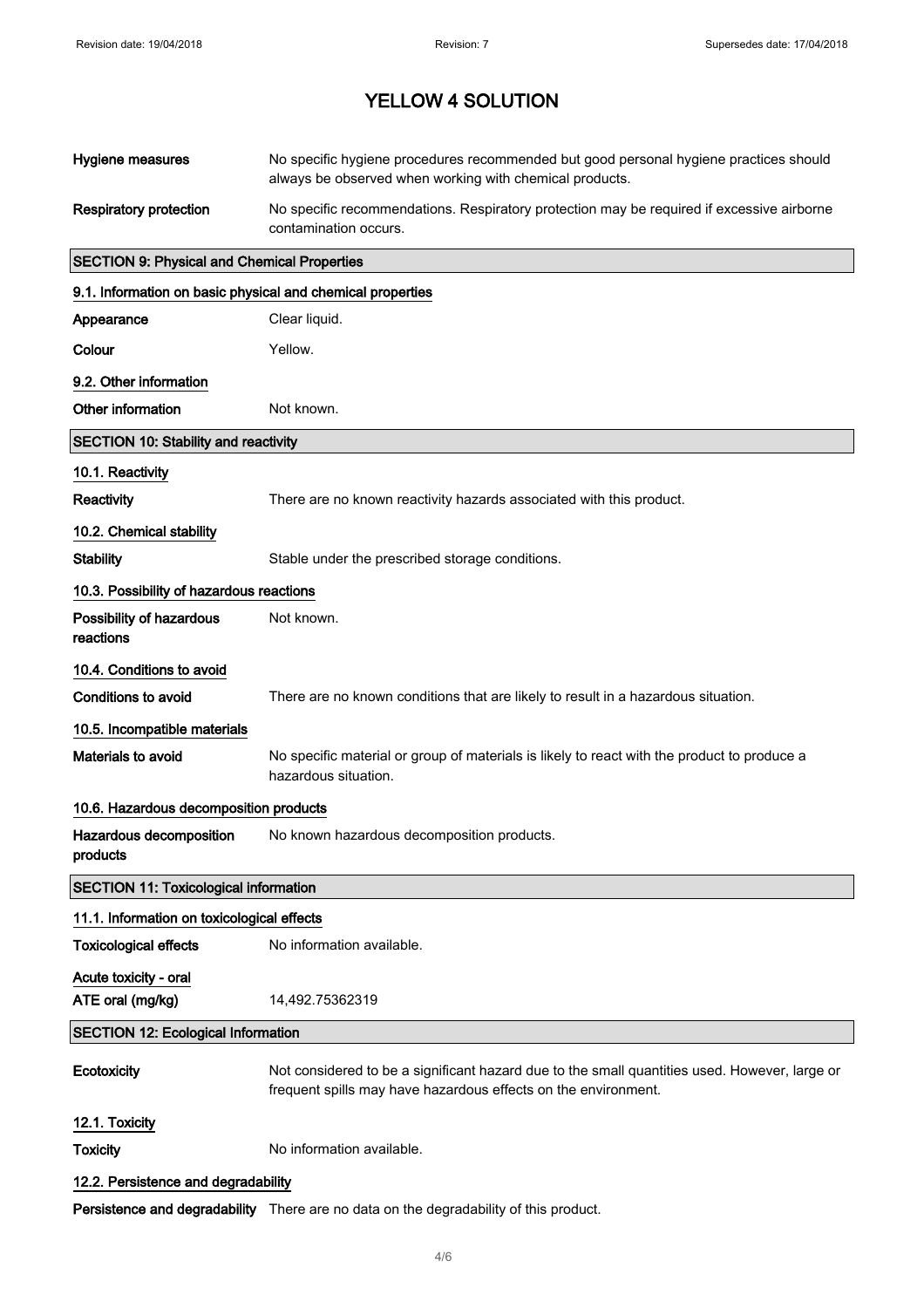| 12.3. Bioaccumulative potential                                                                      |                                                                                                                                                                                          |  |
|------------------------------------------------------------------------------------------------------|------------------------------------------------------------------------------------------------------------------------------------------------------------------------------------------|--|
| <b>Bioaccumulative potential</b>                                                                     | No data available on bioaccumulation.                                                                                                                                                    |  |
| 12.4. Mobility in soil                                                                               |                                                                                                                                                                                          |  |
| Mobility                                                                                             | The product is soluble in water.                                                                                                                                                         |  |
| 12.5. Results of PBT and vPvB assessment                                                             |                                                                                                                                                                                          |  |
| <b>Results of PBT and vPvB</b><br>assessment                                                         | This substance is not classified as PBT or vPvB according to current EU criteria.                                                                                                        |  |
| 12.6. Other adverse effects                                                                          |                                                                                                                                                                                          |  |
| Other adverse effects                                                                                | No data available.                                                                                                                                                                       |  |
| <b>SECTION 13: Disposal considerations</b>                                                           |                                                                                                                                                                                          |  |
| 13.1. Waste treatment methods                                                                        |                                                                                                                                                                                          |  |
| Disposal methods                                                                                     | No specific disposal method required.                                                                                                                                                    |  |
| <b>SECTION 14: Transport information</b>                                                             |                                                                                                                                                                                          |  |
| General                                                                                              | The product is not covered by international regulations on the transport of dangerous goods<br>(IMDG, IATA, ADR/RID).                                                                    |  |
| 14.1. UN number                                                                                      |                                                                                                                                                                                          |  |
| Not applicable.                                                                                      |                                                                                                                                                                                          |  |
| 14.2. UN proper shipping name                                                                        |                                                                                                                                                                                          |  |
| Not applicable.                                                                                      |                                                                                                                                                                                          |  |
| 14.3. Transport hazard class(es)                                                                     |                                                                                                                                                                                          |  |
| No transport warning sign required.                                                                  |                                                                                                                                                                                          |  |
| 14.4. Packing group                                                                                  |                                                                                                                                                                                          |  |
| Not applicable.                                                                                      |                                                                                                                                                                                          |  |
| 14.5. Environmental hazards                                                                          |                                                                                                                                                                                          |  |
| Environmentally hazardous substance/marine pollutant<br>No.                                          |                                                                                                                                                                                          |  |
| 14.6. Special precautions for user                                                                   |                                                                                                                                                                                          |  |
| Not applicable.                                                                                      |                                                                                                                                                                                          |  |
|                                                                                                      | 14.7. Transport in bulk according to Annex II of MARPOL and the IBC Code                                                                                                                 |  |
| Transport in bulk according to Not applicable.<br>Annex II of MARPOL 73/78<br>and the IBC Code       |                                                                                                                                                                                          |  |
| <b>SECTION 15: Regulatory information</b>                                                            |                                                                                                                                                                                          |  |
| 15.1. Safety, health and environmental regulations/legislation specific for the substance or mixture |                                                                                                                                                                                          |  |
| <b>EU</b> legislation                                                                                | Regulation (EC) No 1272/2008 of the European Parliament and of the Council of 16<br>December 2008 on classification, labelling and packaging of substances and mixtures (as<br>amended). |  |

# 15.2. Chemical safety assessment